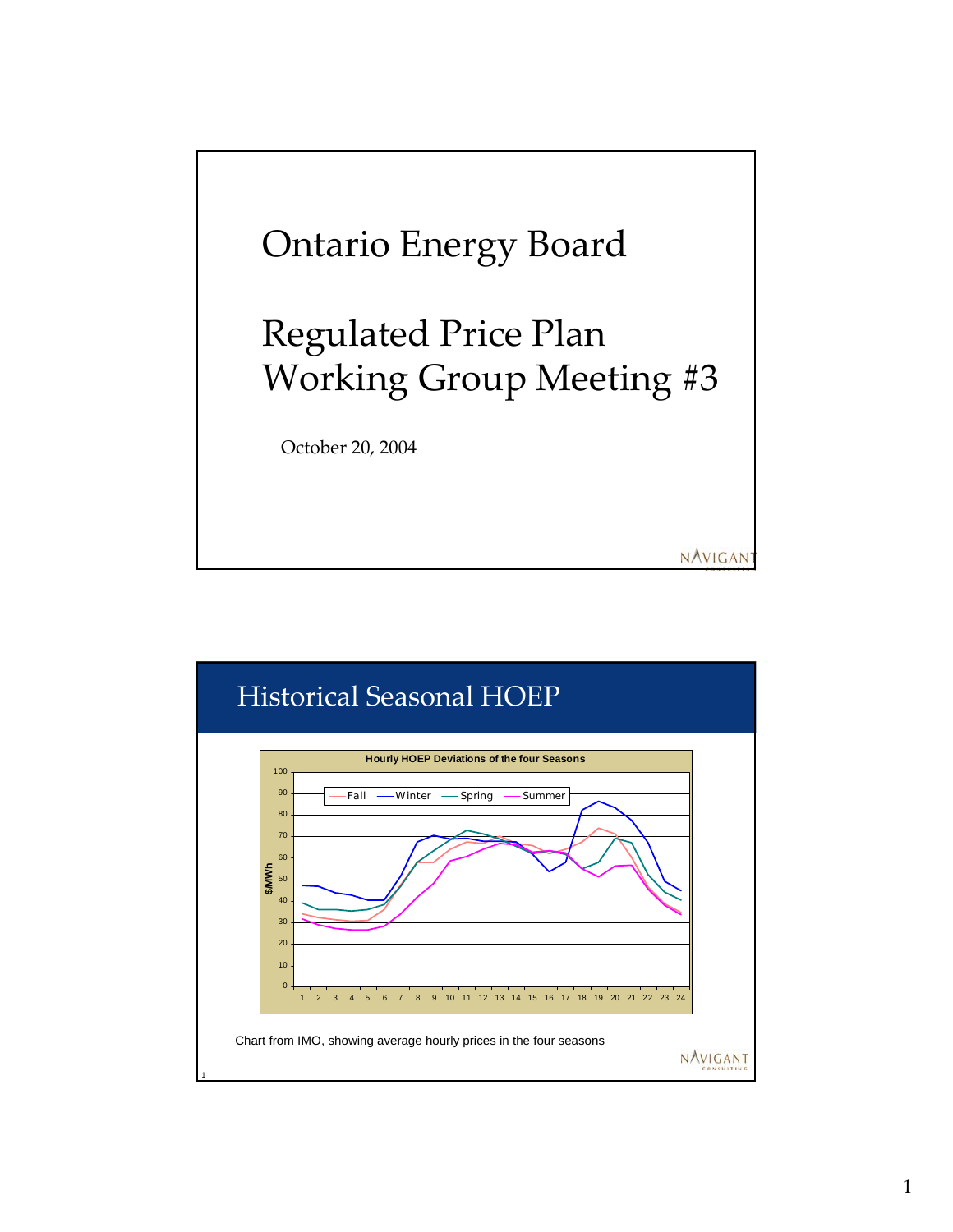

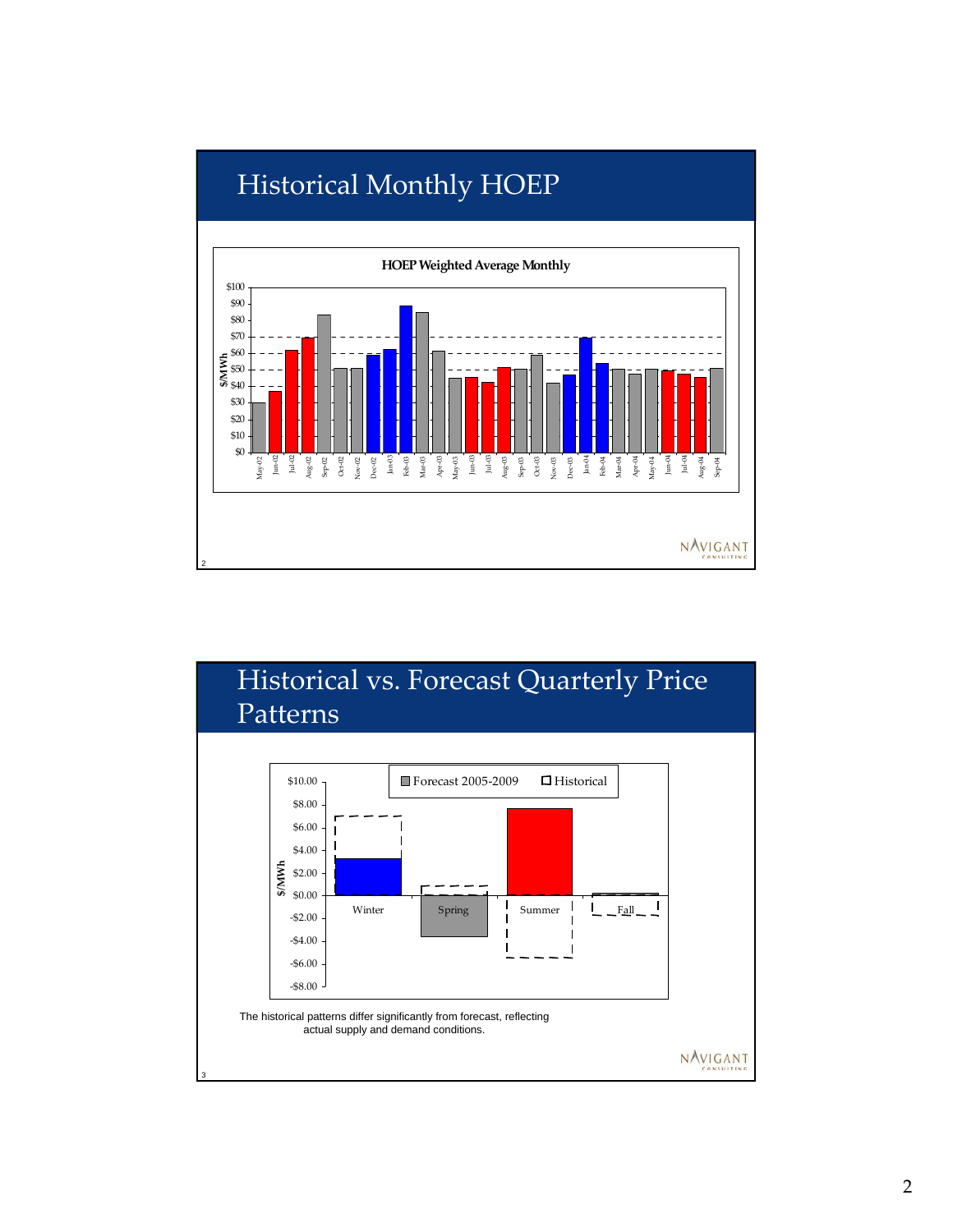# Discussion Outline

• Purpose and Assumptions of Strawmen Development

NAVIGANT

- Methodology for Variance Development
- Strawmen Discussions

- Description of strawmen
- Price results for strawmen
- Description of Variance Modeling

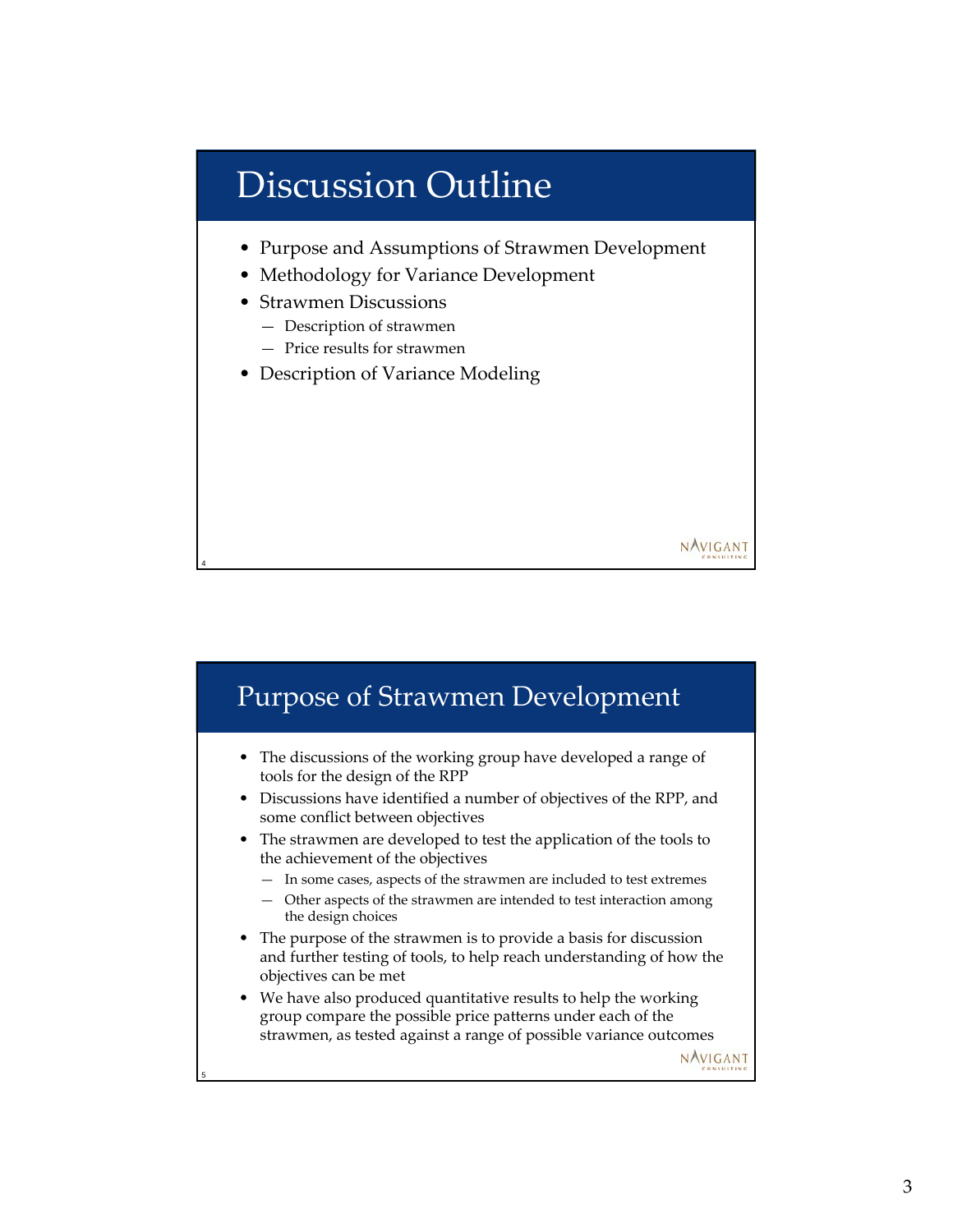#### Assumptions for Strawmen Development

- No true ups or other price changes in first year of RPP
	- May need some specific provisions for the transition from the first to the second year of RPP
- RPP will be designed for 4/5 years

6

- Initial strawmen will not incorporate pricing schemes requiring smart meters (for example, Critical Peak Pricing)
	- Smart meter implications will be dealt with after this basic approach is outlined
- Assume residential and small business customers are eligible for RPP
- No price bias built into the RPP for these strawmen; this tool would be compatible with any of them
	- Using one of the strawmen, we have tested a price bias by showing a quantitative result if we assumed a price bias

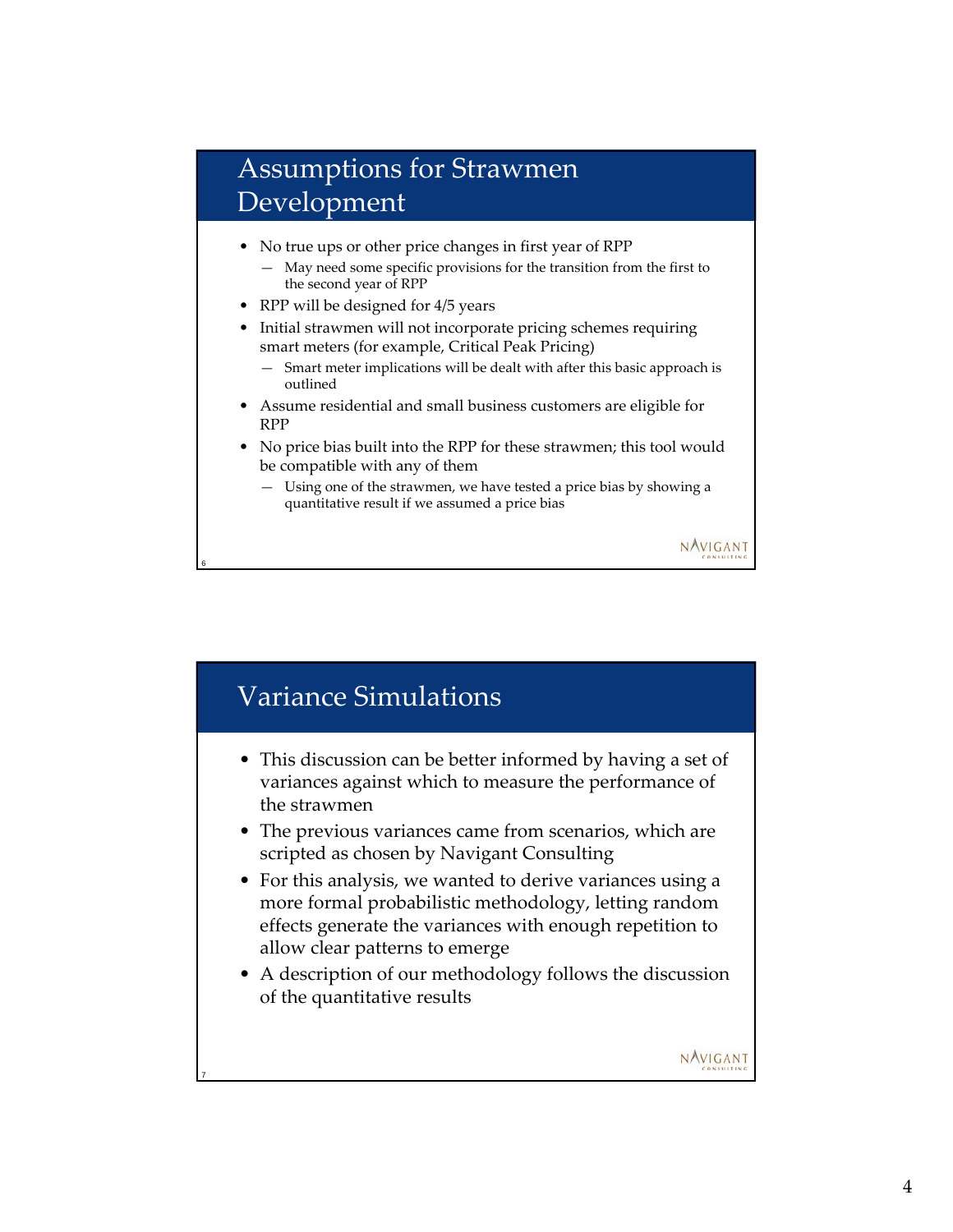## Variance Simulations

8

- The next two slides show the aggregate results of our variance simulations
- We ran the simulation with 1000 random trials
- To illustrate the performance of the strawmen, we chose five of the simulations:
	- Two extremes (at about the 10% and 90% levels)
	- Two medium (at about the 25% and the 75% levels)
	- One central result (at about the 50% level)
- In the slides, variances which the customers will have to pay are labeled "unfavorable"; those which are to their credit are labeled "favorable"

Note: The levels are where these particular simulations fall in the range of the 1000 performed. That is, the 10% level is a simulation with a variance more unfavorable than 90% of the runs, etc.

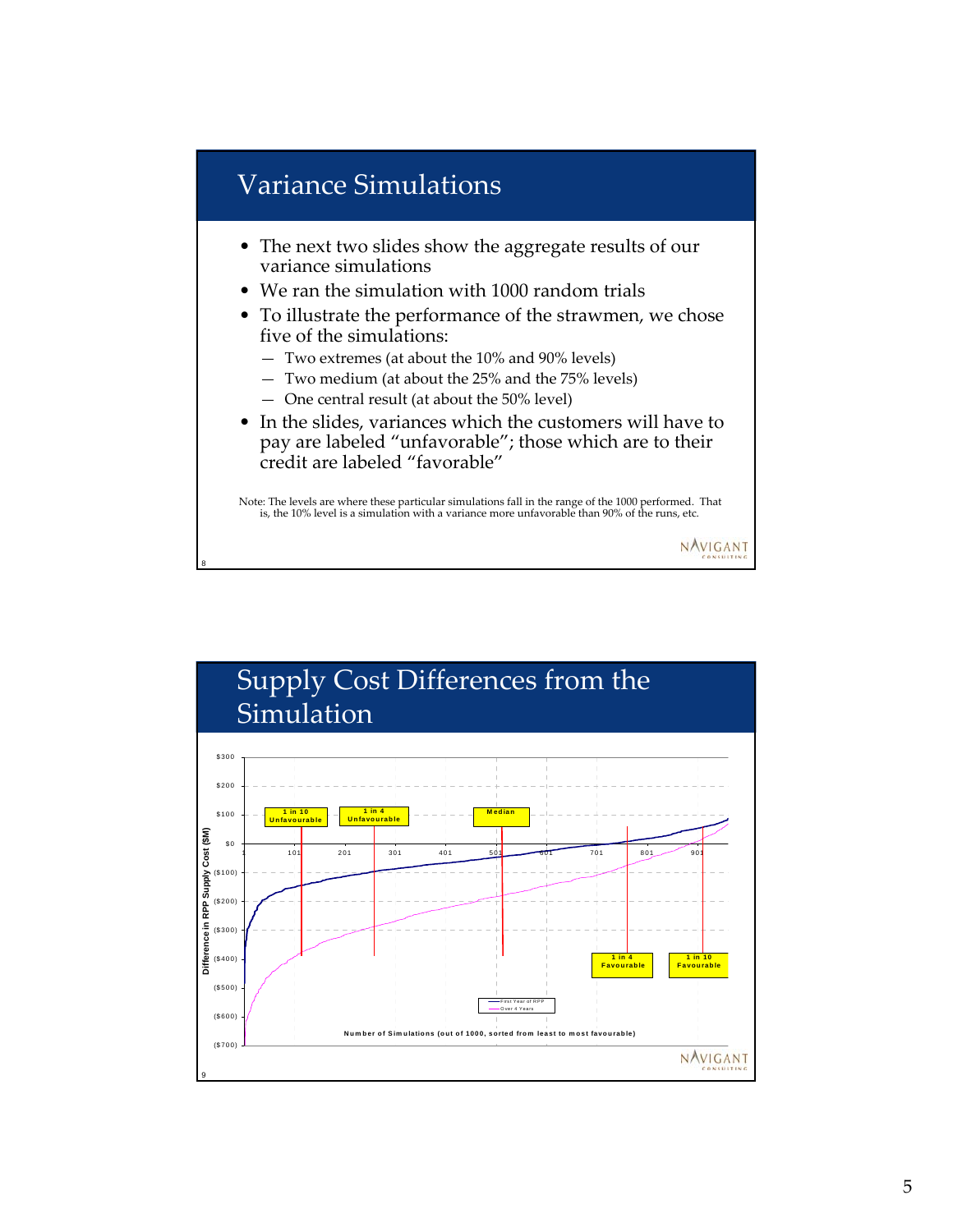

### **Strawmen**

- We have compiled four strawmen to test the aspects of the application of the tools to the objectives
- The strawmen are driven by basic themes
	- Minimize change from present conditions
	- Maximize cost reflectivity
	- Balanced

11

— Maximize price stability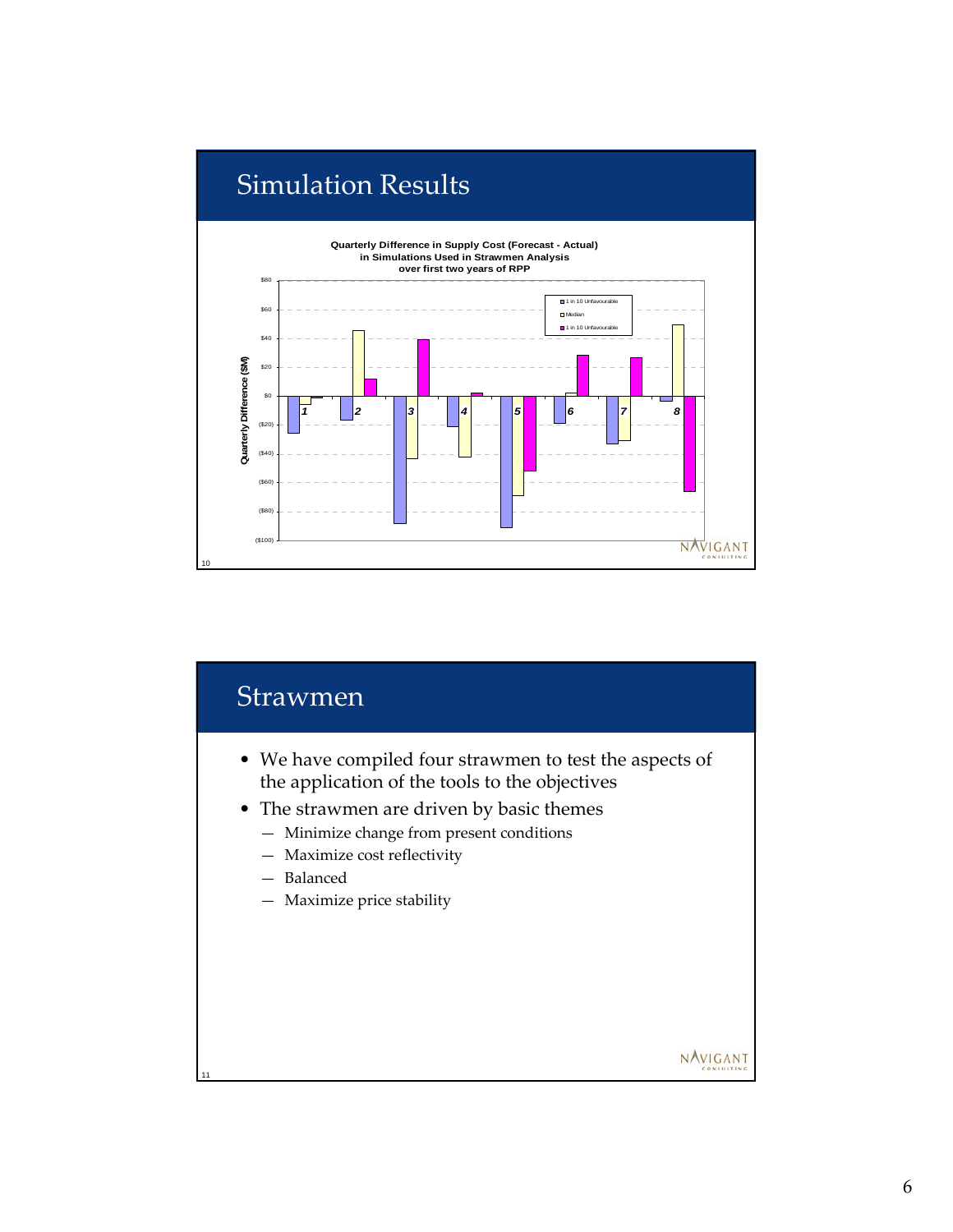## Minimize Change

- Least change from present conditions for eligible customers
- Easy for eligible customers to understand
- Designed for consumer acceptance

# Minimize Change: Strawman

• True up:

12

13

- Every 12 months of the variance accumulated in the previous year
- Rebase:
	- Every 12 months
- Recovery period:
	- Variances collected over 12 months following true up
- Variance calculation period and notice:
	- One month calculation time
	- Two months notice
	- For both rebasing and true ups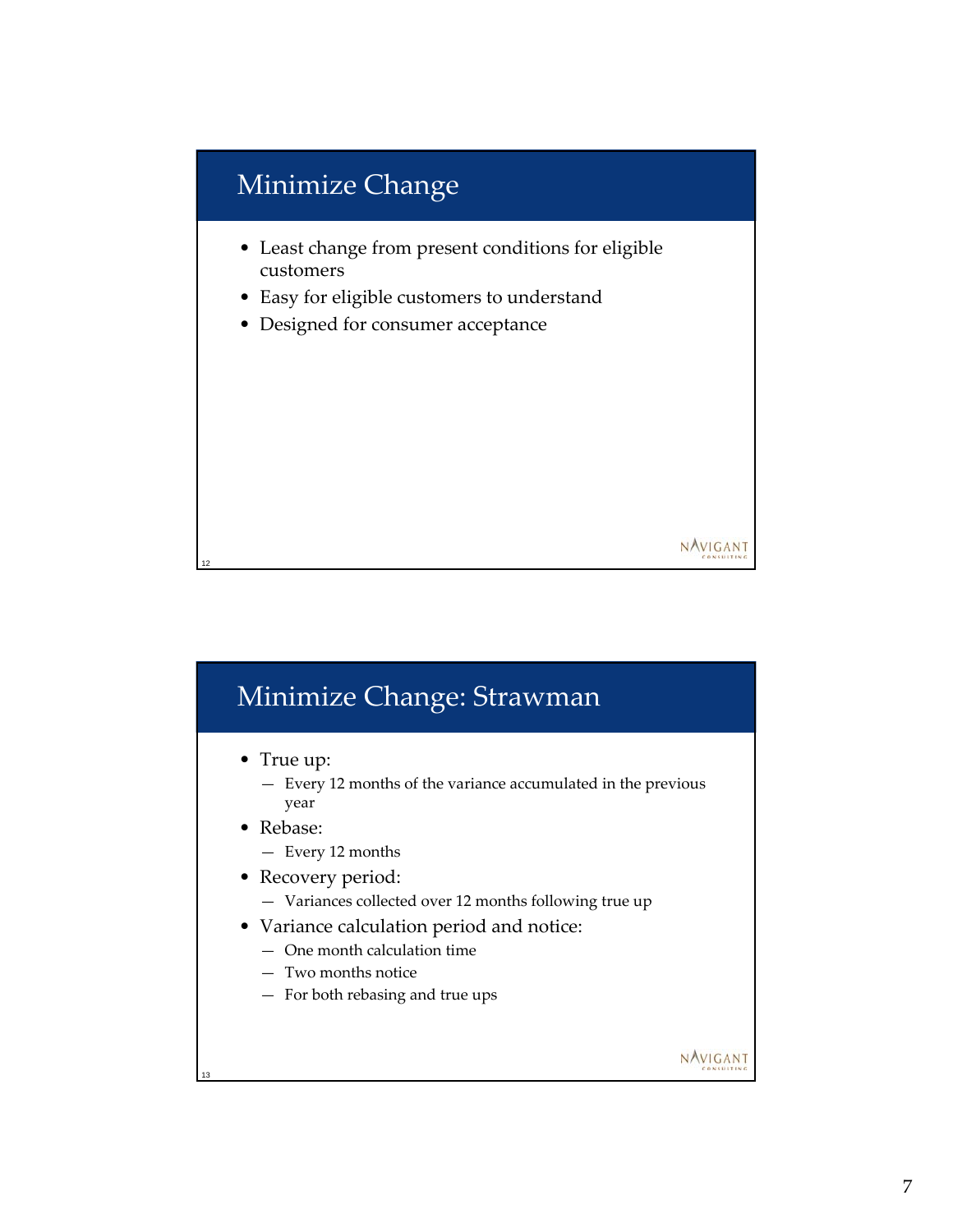## Minimize Change: Strawman

- Price tiers:
	- Two tiers, modeled after two existing tiers
- Seasonal pricing:
	- No seasonal pricing
- Entry/exit
	- Variances not cleared on exit
	- 12 month minimum time for exit to competitive retailer, unless retailer defaults
	- New customers pay same rates as existing customers
- Second-year transition:
	- Variances cleared as for regular true ups/rebasing
- Residential and small business classes:
	- All eligible customers pay the same for energy
- Simulations:

14

— This strawman was simulated both with a price bias to account for stochastic effects and without a price bias

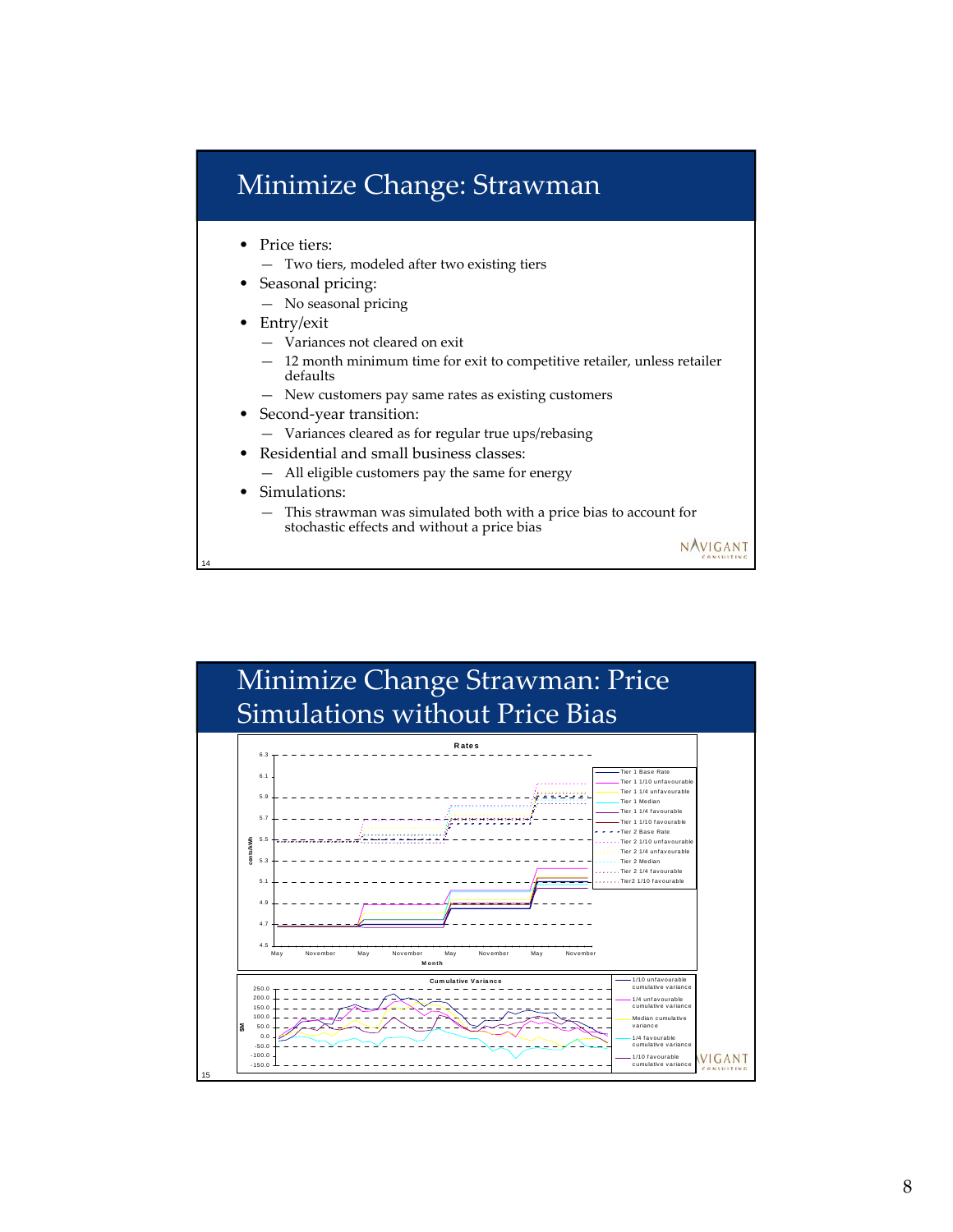

#### Maximize Cost Reflectivity

- Set prices to marginal cost where possible
- Prices track known cost patterns where possible
- Identified customers pay costs incurred for their supply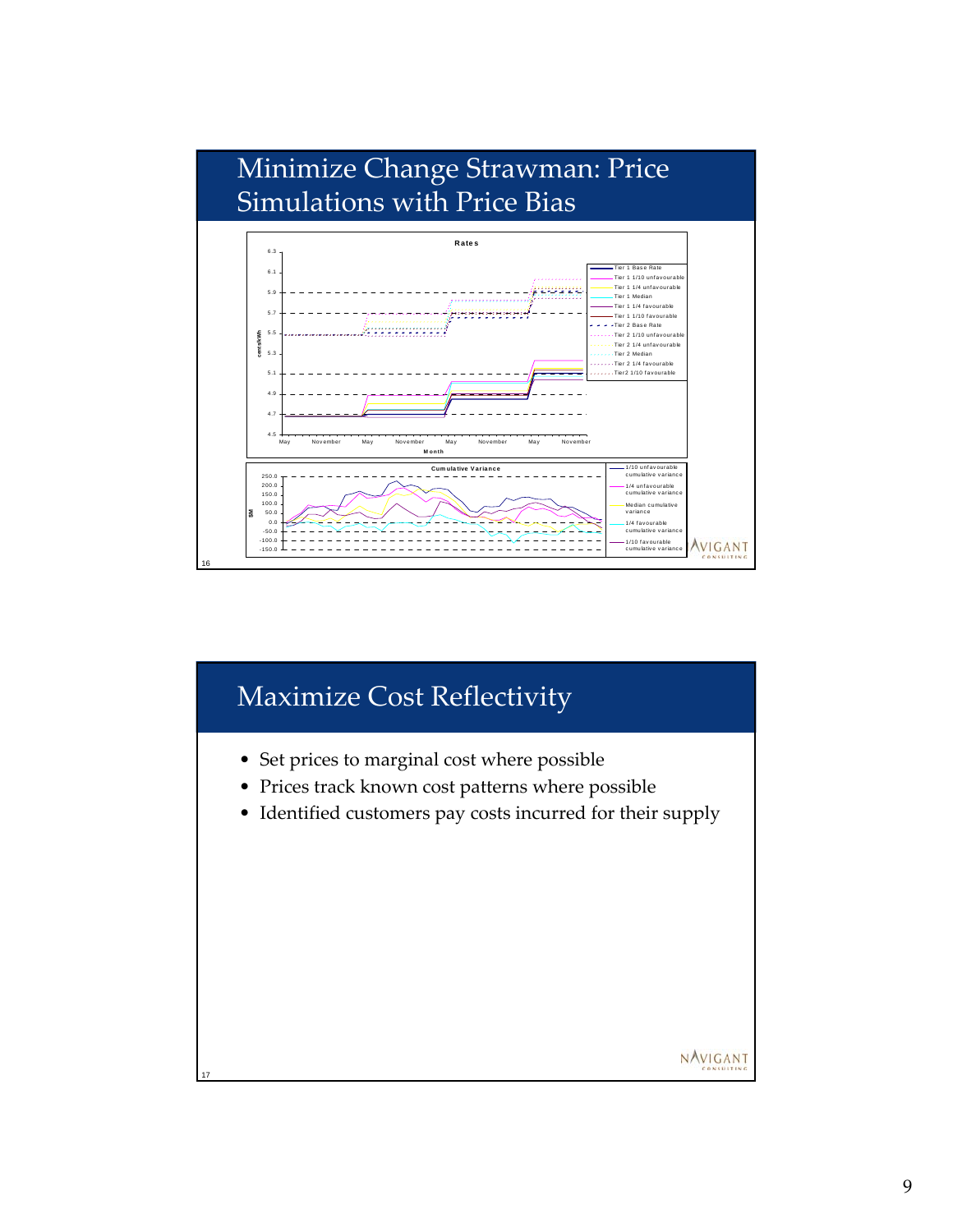#### Cost Reflectivity: Strawman

- True Ups:
	- Quarterly true ups of variances accumulated in the quarter, done one month before end of quarter and based on estimate for whole quarter
- Rebase:

18

- Review quarterly, implement based on change in underlying cost conditions as determined by OEB and on accumulated variances, with intention to clear all variances by end of fiscal year.
- Recovery period:
	- Variances cleared in each fiscal year
		- True ups collect past variances
		- Anticipated future variances avoided by rebasing.
		- End of year correction clears all variances remaining by then by recovering any remaining Q4 variance in Q1 of next year.

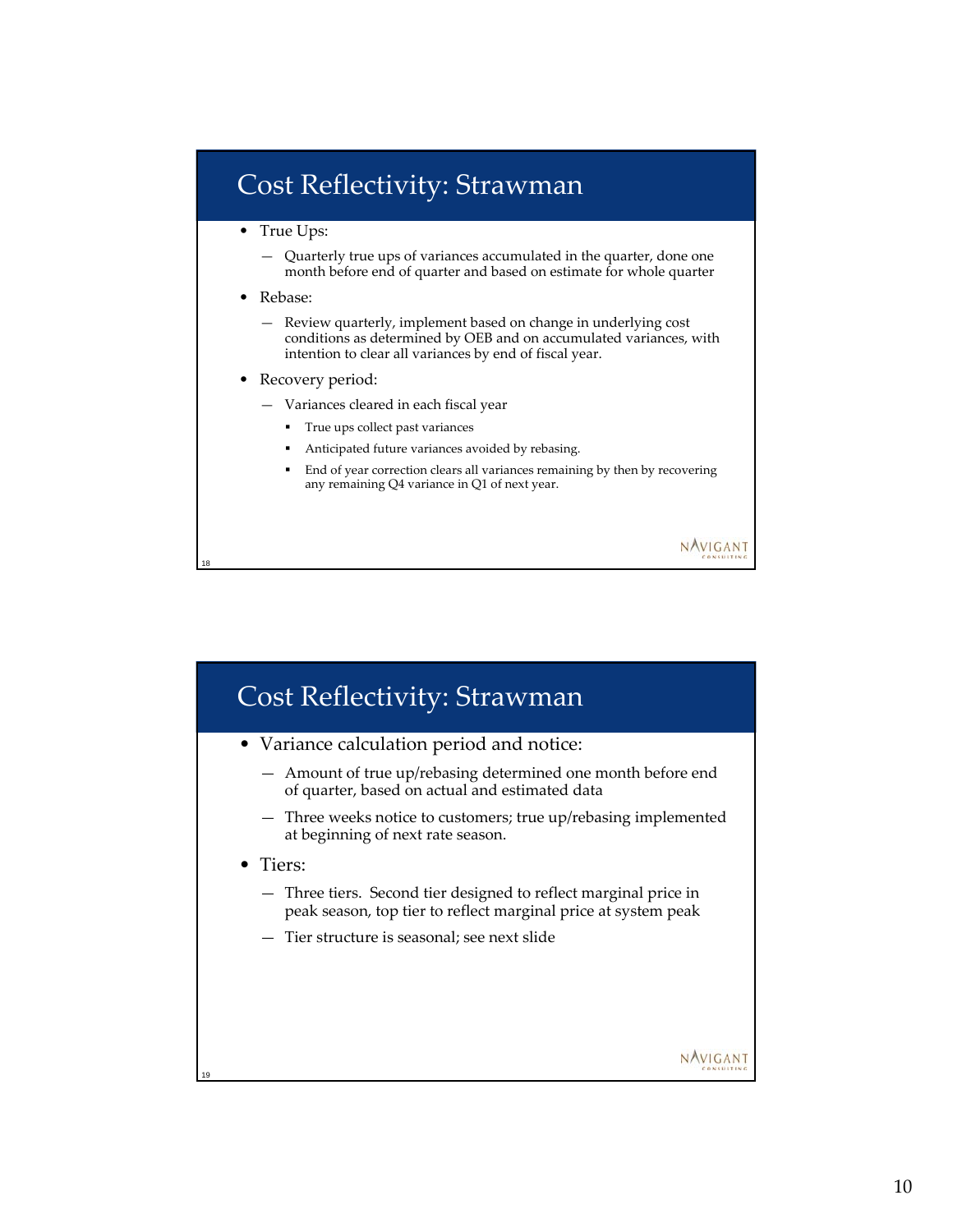#### Cost Reflectivity: Strawman

- Seasonal:
	- Seasonal prices. Three seasons, summer, winter, off-peak. Highest prices for summer, then winter, then off-peak
	- Third tier only applies in peak seasons, summer and winter
- Entry/exit:

20

- All accumulated and estimated variances cleared on leaving for competitive retailer or for customers leaving LDC territory
- Customers leaving for competitive retailers must remain off default supply for 12 months, unless retailer defaults
- New and returning customers do not pay for past variances; that is, they do not pay for past true ups.

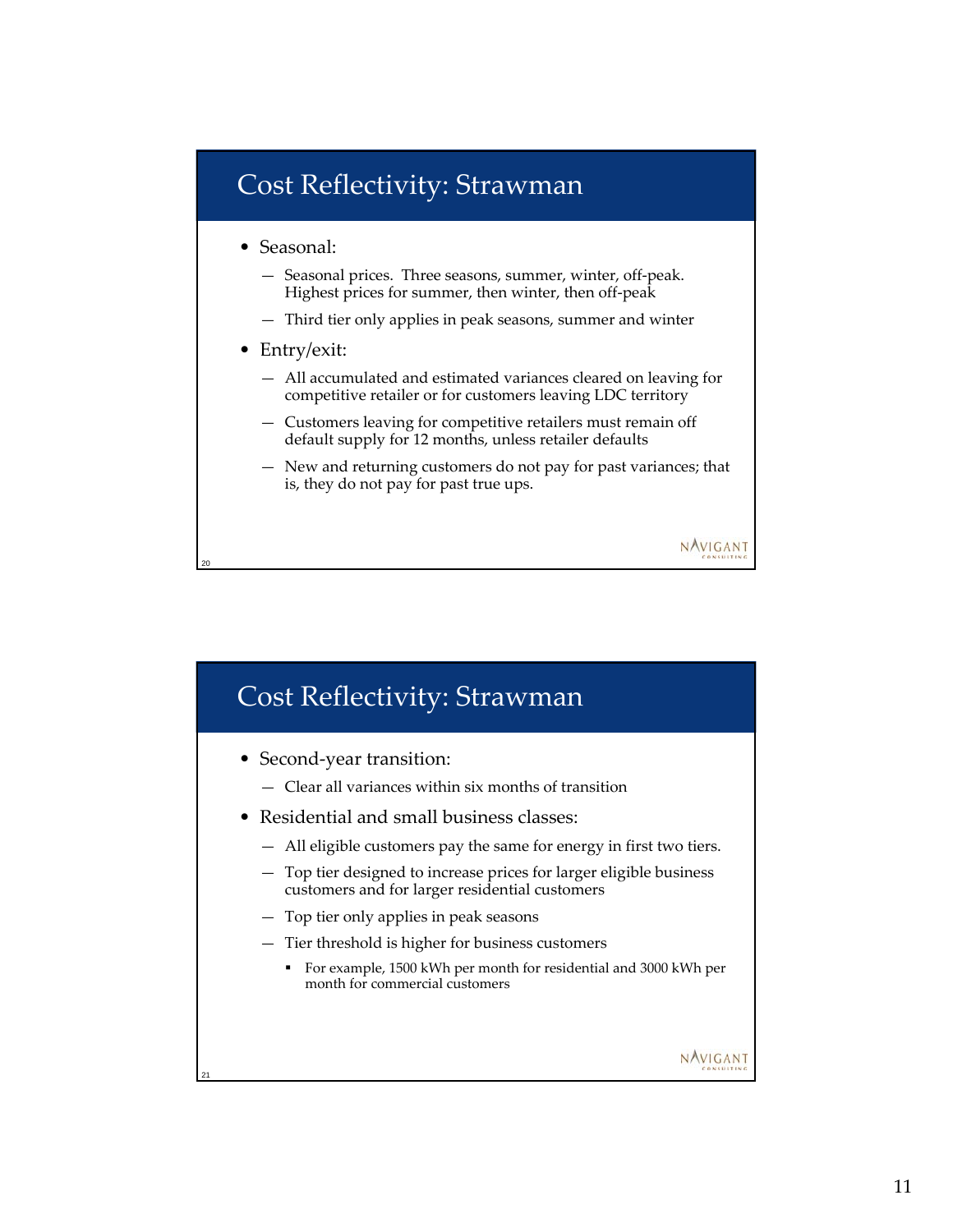

## Balanced Strawman

- Choose a mix of options that takes balanced approach to meeting the objectives
- Maintain customer acceptance

23

• Reasonable cost reflectivity, price stability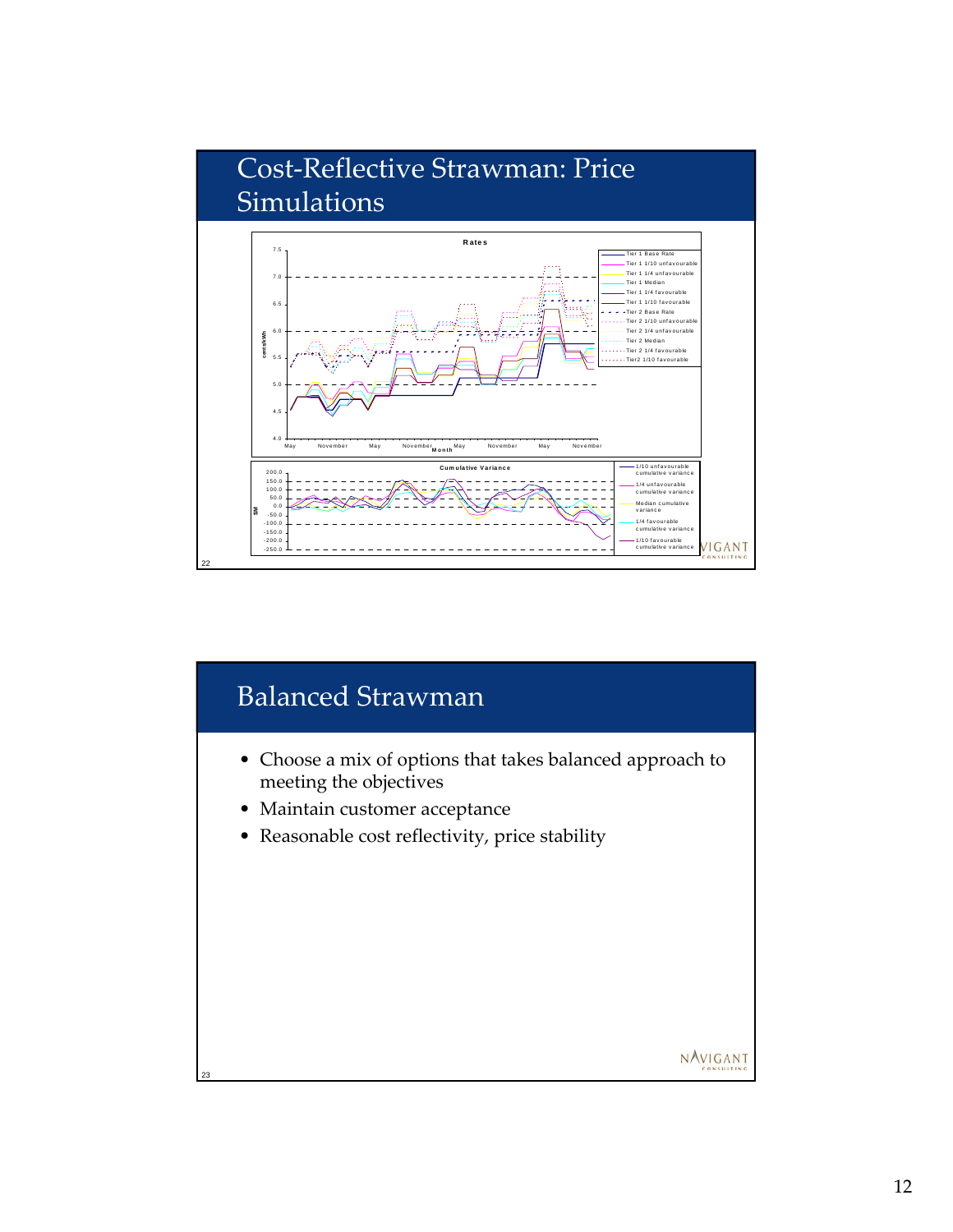## Balanced Strawman: Strawman

- True up:
	- Quarterly review. True up only on materiality trigger
	- True ups based on total accumulated variance
- Rebase:

24

— Review quarterly, rebase on expectation of expected material change in underlying cost conditions

- Rebasing and true ups considered together quarterly
- Recovery period
	- True up amount set to collect total accumulated variance over 12 months from true up
	- Recovery is a rolling 12 months
- Variance calculation period and notice:
	- Calculation period one month
	- Notice 2 months
	- Both true ups and rebasing

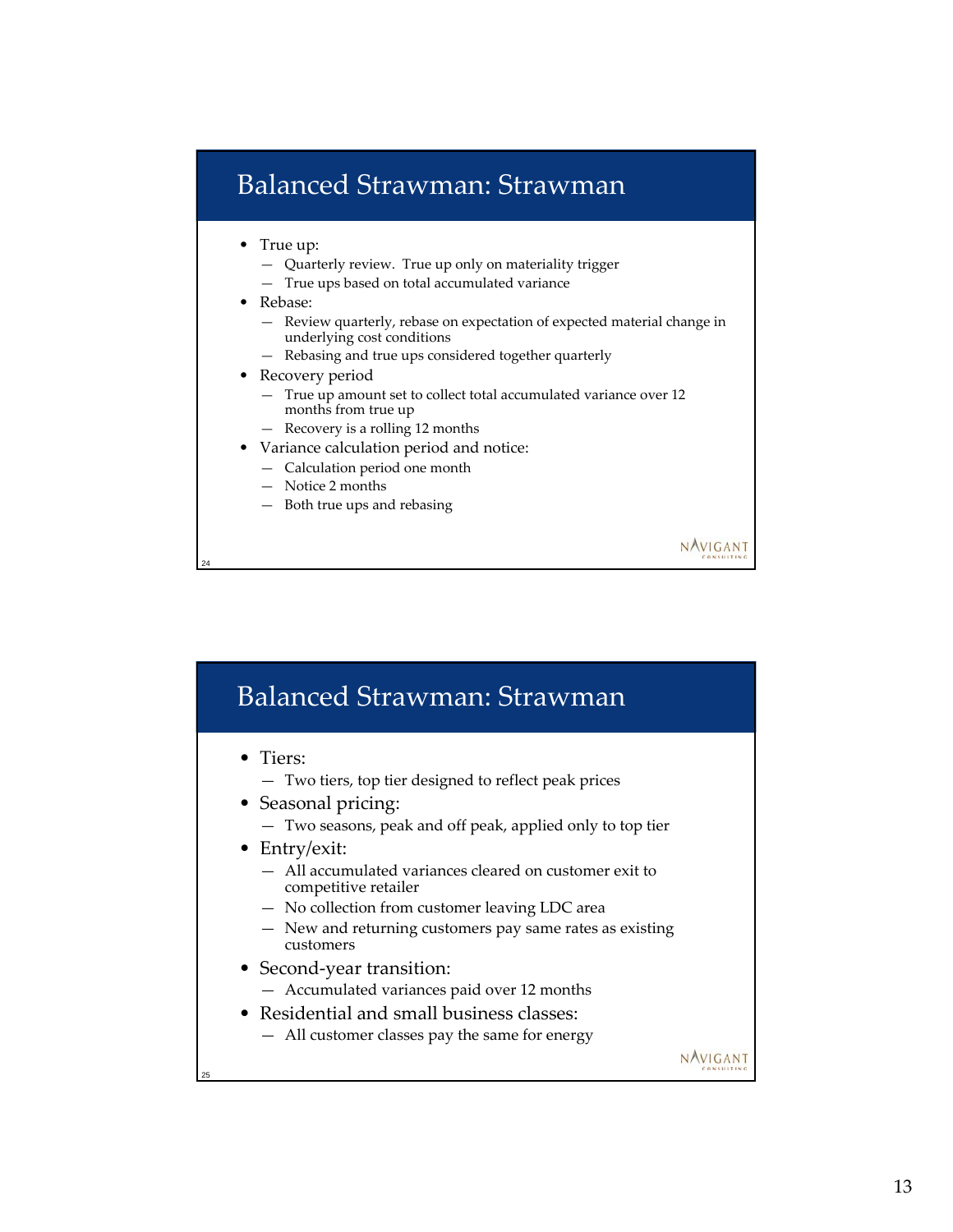

## Maximize Price Stability

- Maximum price increase per year (6%)
- No price increase greater than 2% in any quarter within a given year
- From Q4 of one year to Q1 of the next, any unused portion of the 6% annual maximum can be added, if needed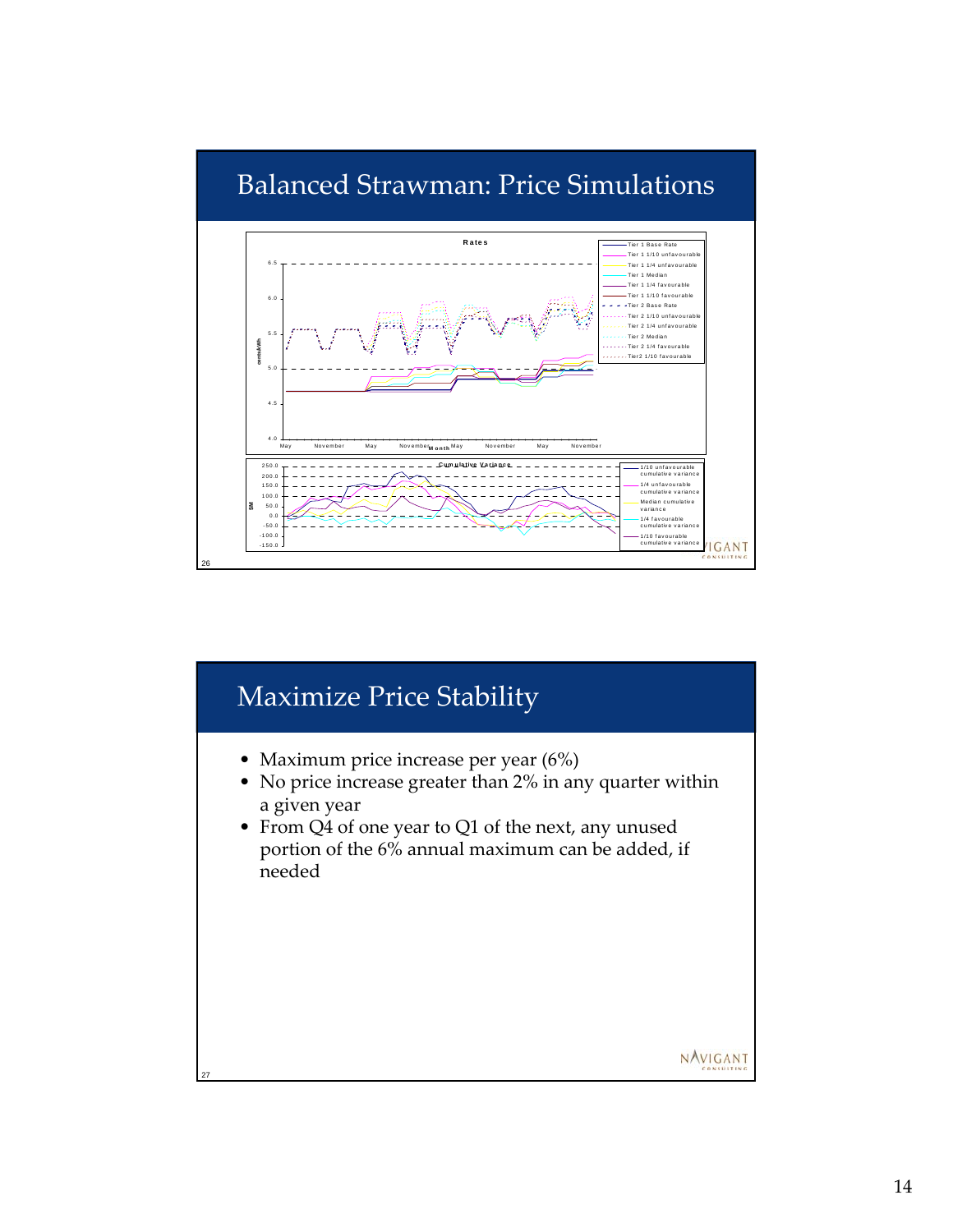## Maximize Price Stability: Strawman

- True ups:
	- True up quarterly of total accumulated variances
	- If full true up would exceed maximum price change, set change at maximum and anything not recovered is captured in the cumulative variance for the next quarter
	- If accumulated variance is negative (actual costs below forecast), the negative variance is accumulated, not trued up immediately
- Rebase:
	- Annually, based on forecasts
	- If rebase plus true up would exceed maximum price change, rebase takes precedence and un-trued up variance accumulates
- Recovery period:
	- Target of 12 months, but carryover of variance could prolong it
- Variance calculation period and notice:
	- True up calculation lags actuals by one month
	- Five months notice time from calculation, so price changes (true ups or rebase) are six months from end of period

NAVIGANT

• Tiers:

28

— One tier

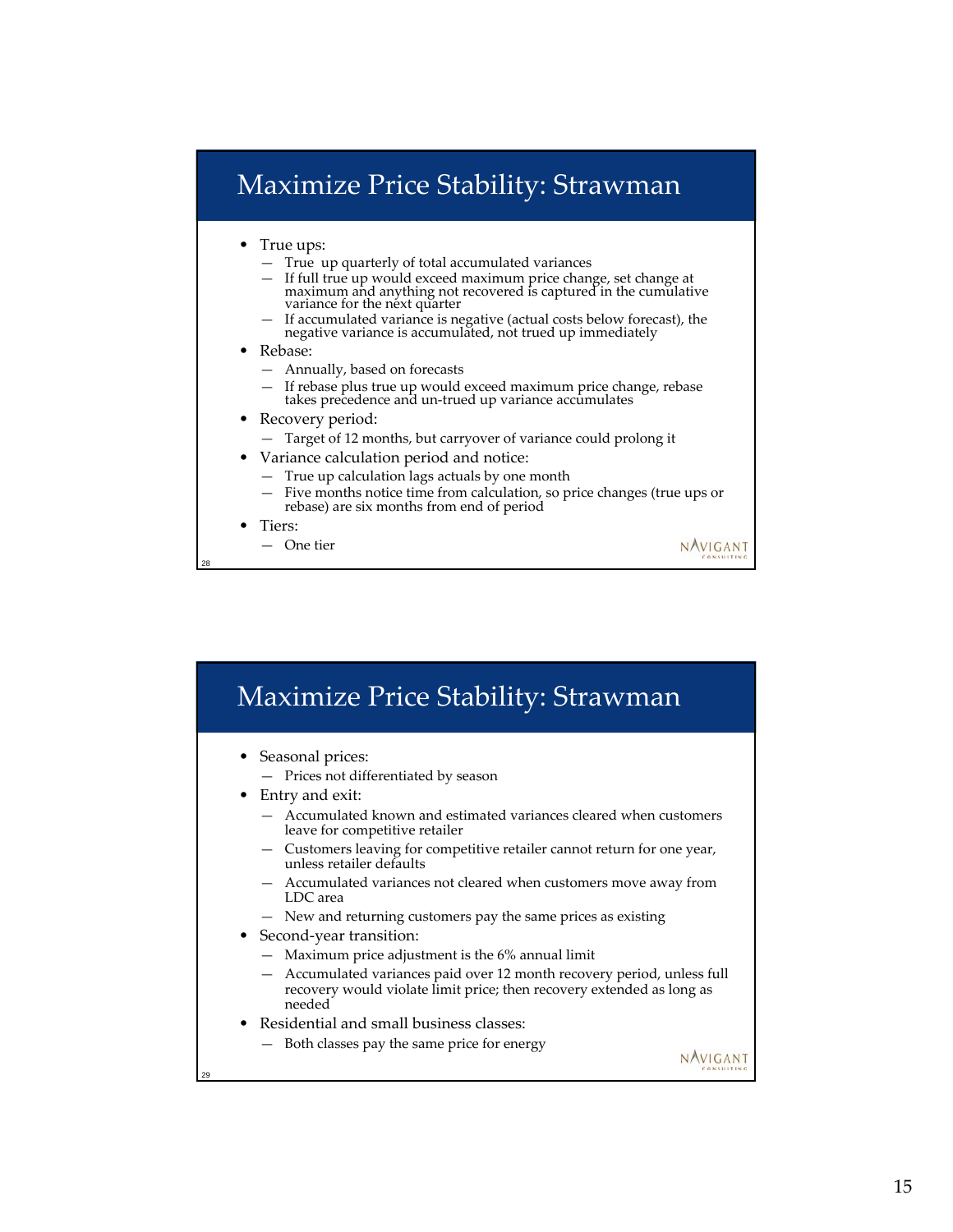

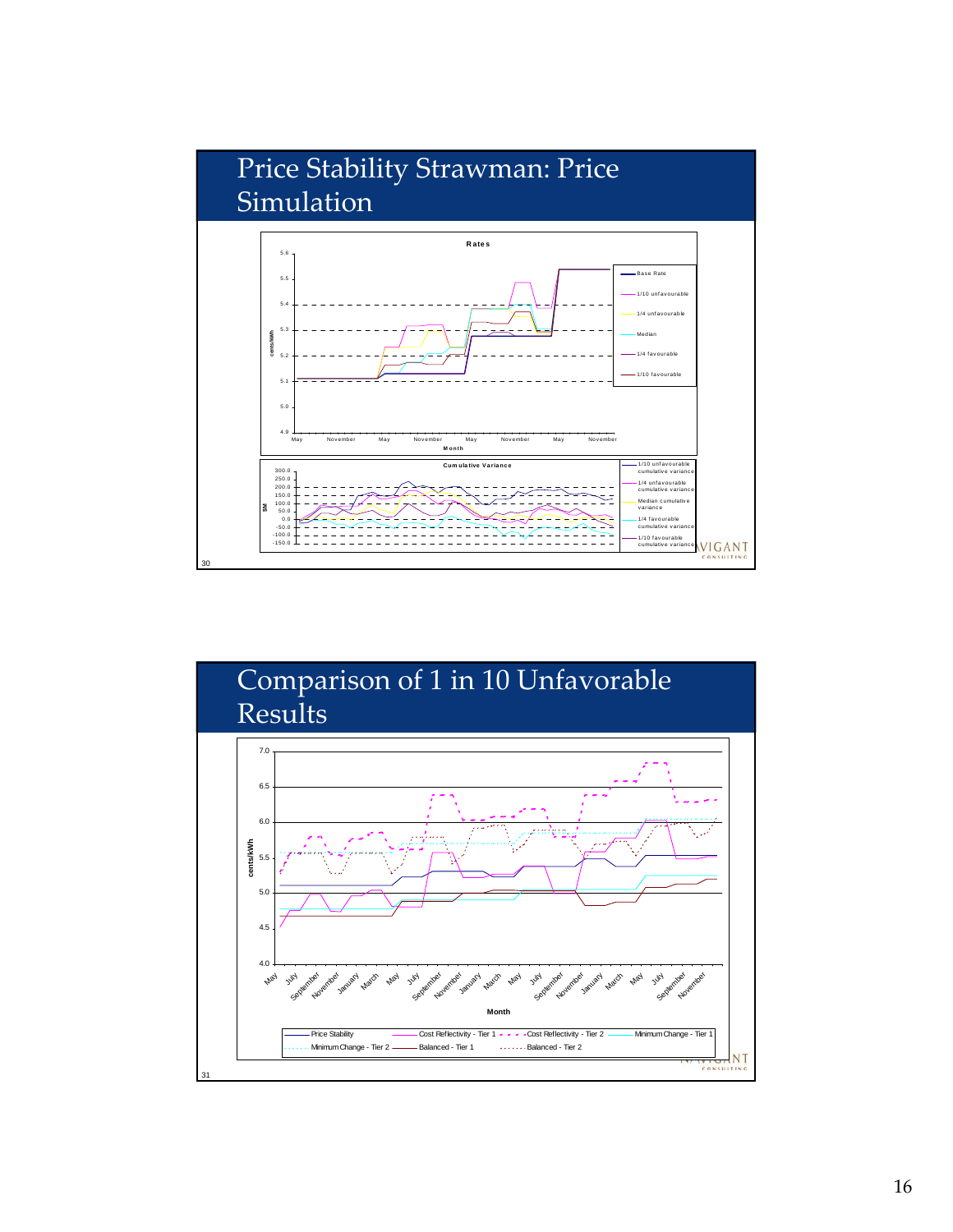

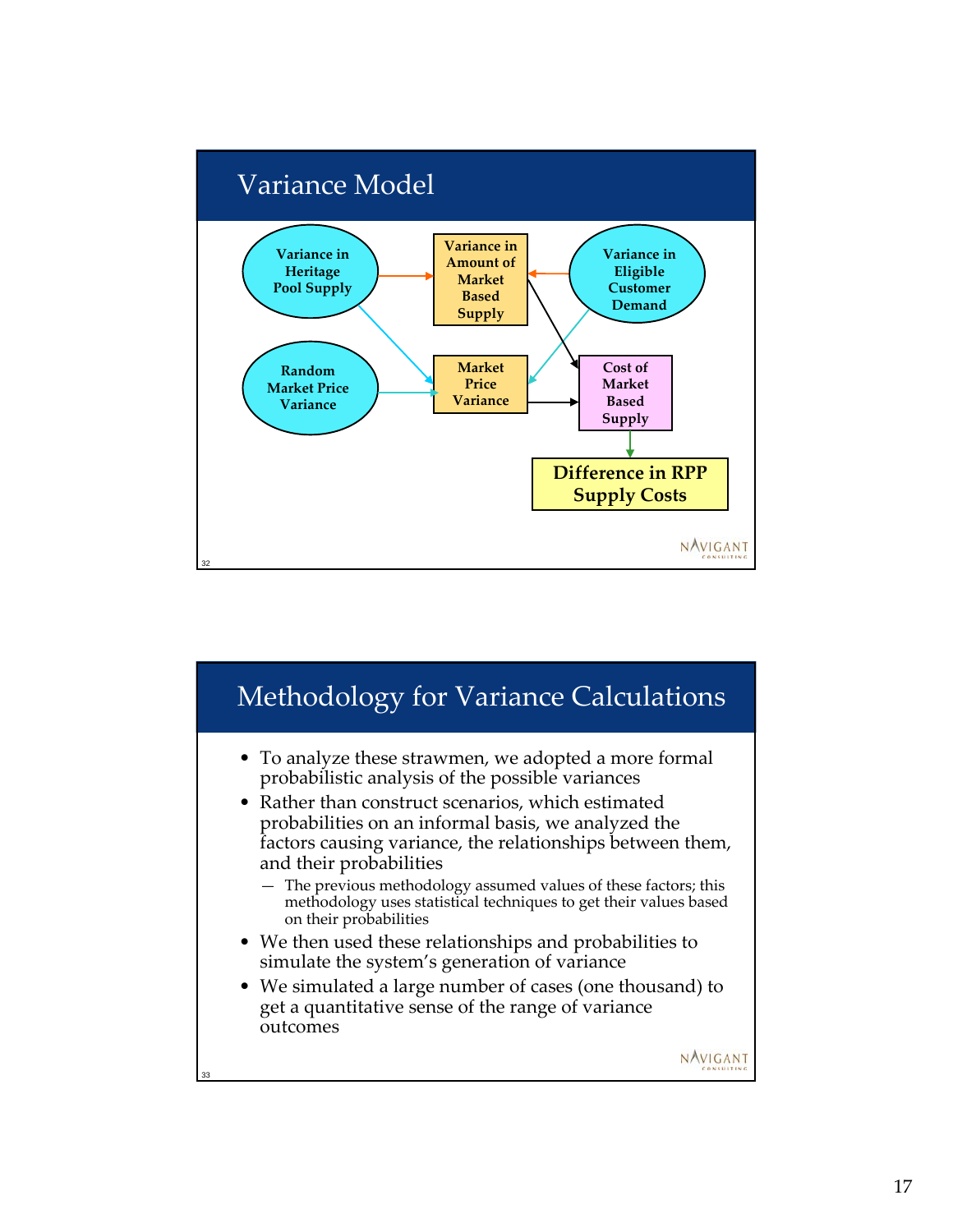#### Factors Creating the Variance

- The RPP will be based on a forecast of the factors which can affect the cost of RPP supply
- The simulated variances occur when the simulated outcomes for those factors differ from their forecast values
- To create the variances, we modeled those factors which are more likely to produce price variances
	- Those we modeled are the the amount of supply available from designated assets, the total demand by customers eligible for the RPP, and the market price of electricity.
	- Other factors that could create variances include natural gas prices, the cost and level of supply from existing NUGs and the cost and level of supply from contracts under the current and any future RFPs. These we took at the values in our current forecast.



NAVIGANT

NAVIGANT

#### Supply: OPG Baseload Nuclear and Hydro

34

- For this calculation, we assumed that the OPG baseload assets will be supplied at a fixed price set by the OEB
- However, the quantities of output could be reduced or increased by worse or better than expected nuclear performance or hydro generation due to water flows
- For the nuclear units, we generated outage probabilities based on the outage rates assumed in our forecast
	- The outages simulated were in addition to the maintenance and forced outages already assumed in the price forecast
- For the hydraulic units, we generated outage probabilities based on the information from OPG on actual versus forecast hydro generation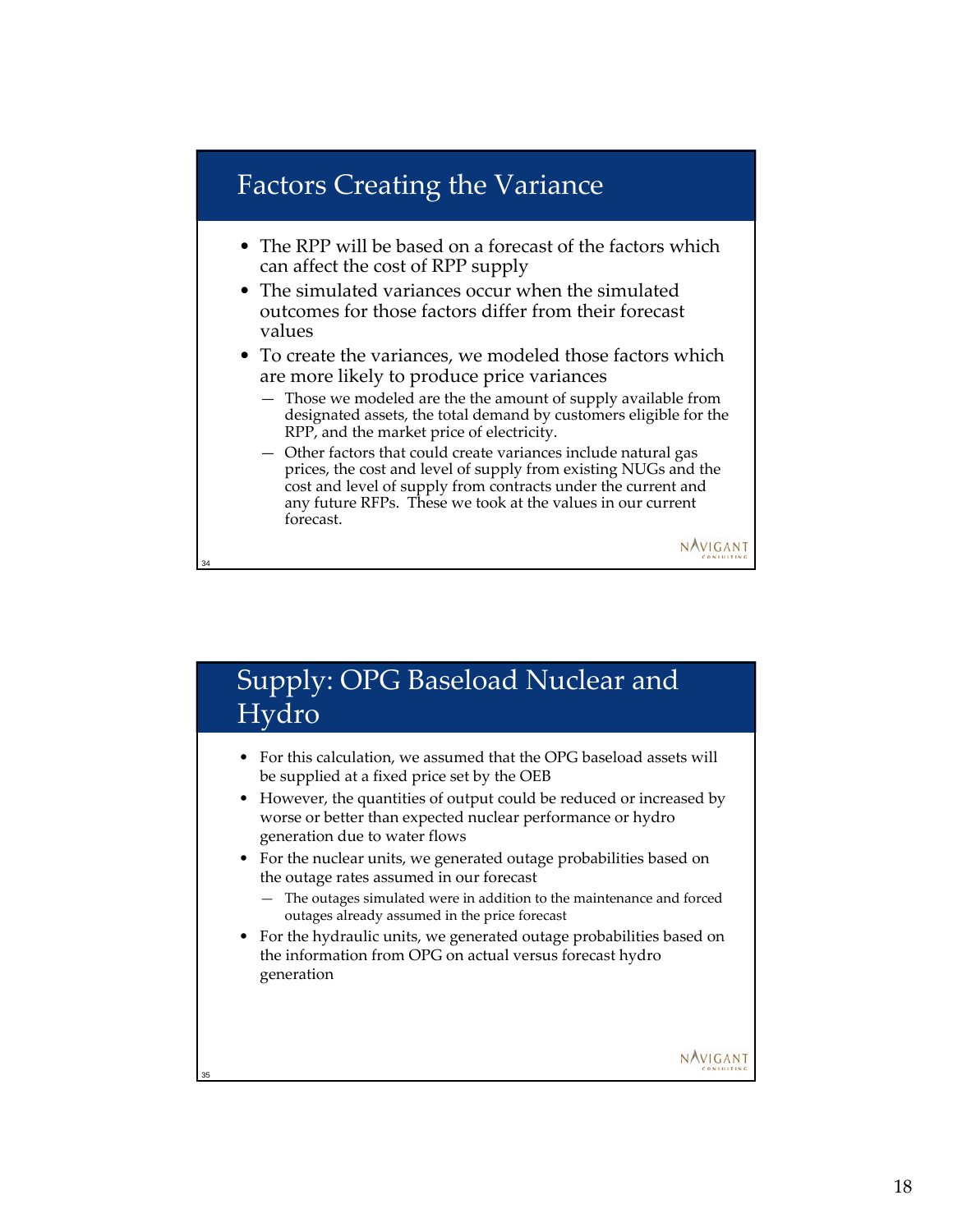## Demand: Demand by Eligible Customers

The factor for modeling demand was weather

- Other factors which could influence demand include overall economic effects, like income levels, size and numbers of households and small businesses, and the number and kind of appliances the customers have. We did not simulate these.
- Weather effects create the highest seasonal variances
- To model the weather, we obtained data on actual historical weather
- From those data, we constructed a probability distribution of weather (temperature only)
- In the simulation, the random weather effect was translated into an effect on demand using the IMO's information on the demand impact of heating and cooling degree days
- We assigned most of the heating load variance to RPP customers; we assigned less, but still more than half, of the cooling load variance to non-RPP customers



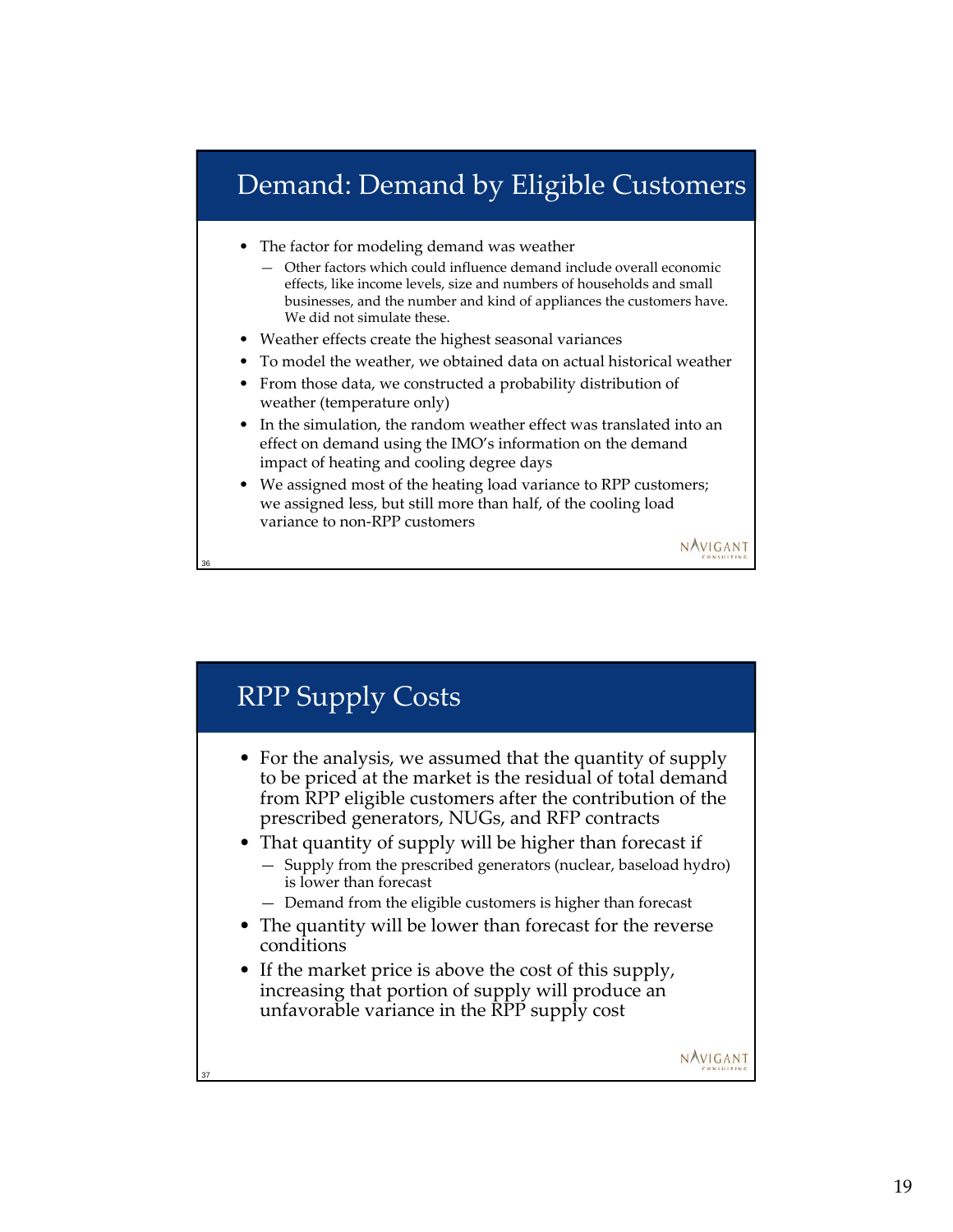### Market Price: Calculation

38

- As the diagram showed, the quantity of supply from the designated resources and the quantity of demand both influence variance in two ways
	- Through their effect on the quantity of RPP supply that must be priced at the market
	- Through their effect on the market price itself
- We modeled these two effects by estimating the impact of changes in supply and demand on market price
- For this, we created a statistical model of the historical relationship between Ontario market price and Ontario supply, demand, and the natural gas price
- We used this statistical model to produce a market price, given the values of supply and demand from the random model